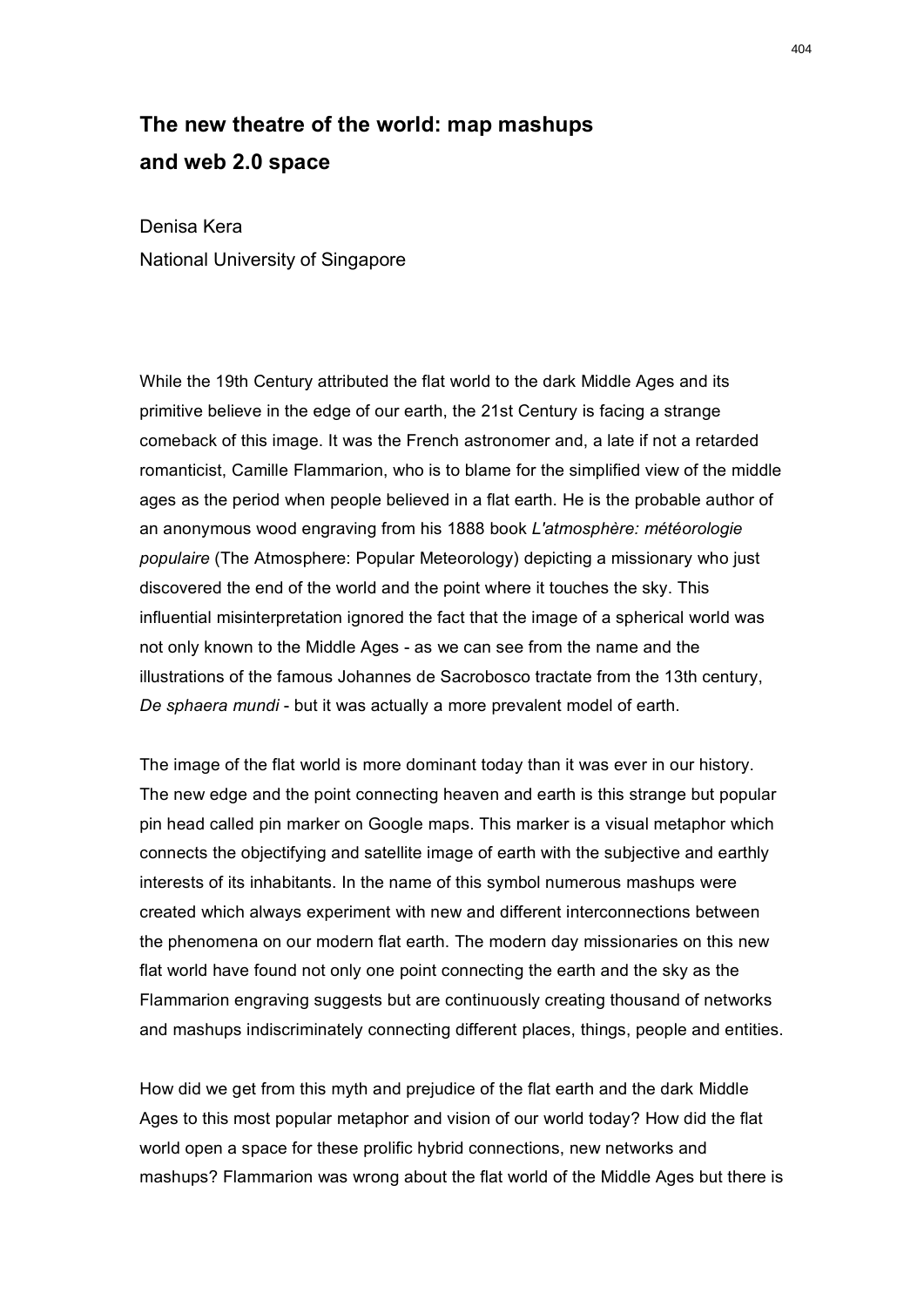an important transformation that happened during the 16th Century which explains the phenomenon of mashups. This change in the cosmography and mapping of our world is closely related to the ascension of secularization, science and technology which started the age of colonization and globalisation - leading to the flat world of today.

The historian and the philosopher of science, Alexandre Koyré, describes this shift and transformation as the destruction of the cosmos, by which he means the destruction of the original, etymological sense of cosmos as the beautiful and well arranged unity, interpretation - which is common in the discussions of ancient cosmography. This nicely arranged universe was closed and hierarchically organised under the Aristotelian and later biblical models which we can see on the famous map by Peter Apian from his 1540 book *Cosmographia.* The earth in these models is not flat but closed, and organized in terms of different spheres from the changeable and unstable sublunar world, to the eternal and spiritual firmament. Everything has a stable place in this division between the lunar and sublunar spheres which was given by Gods` creation. The political, theological and cosmic orders are all closely interlinked expressing the hierarchical ideal of a closed and completed universe in which earth had its firm place in the sublunar sphere.

During the 16th Century a new model of the world and universe emerges shortly after the first sea voyages. It is the model of an open and infinite universe that is levelled and secularized without any hierarchy and it is waiting for us to be explored and conquered. This idea brought the destruction of the cosmos and disappearance of the finite closed, and hierarchically ordered whole. The development of science and technology went hand in hand with the rise of new maps and models of the universe and populated our closed world with new lands and new entities with which we have to create new relations and networks. This process is described by Bruno Latour as the proliferation of hybrids and the rise of the so-called non - human actors in the 16th Century. The renaissance maps where the first tools for creating the constantly changing and dynamic networks between the human and non-human actors - whose numbers are still growing in the age of mashups. Mashups are tools which allow us not only to make sense and experience our technologically saturated world, but to also create new and unexpected connections and networks between the human and non-human actors, between people, data and the things from the outside world. The division between the lunar and sublunar spheres, between the space of instability and corruption and the space of eternity and spirituality is questioned with every new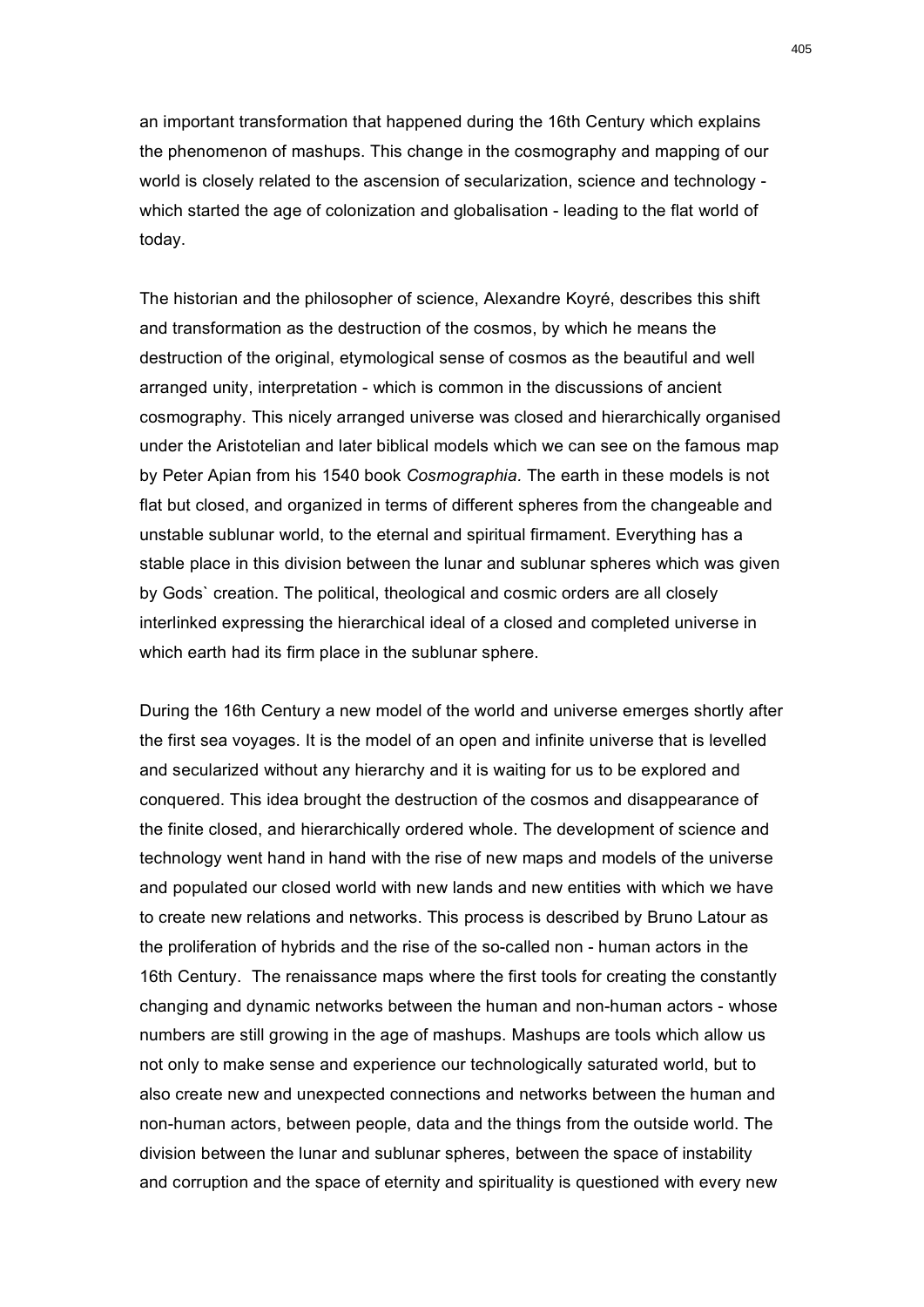and unexpected territory, but also by science and technology and the new entities they discover and invent. The world simply ceases to be a moral lesson and becomes a space for exploration and experiments with new networks.

Five hundred years after these first models of the open universe new type of maps and models are emerging. Everyone can add nowadays and name a new layer of the world, create his own custom map and discover and share new data territories. It is the age of mashups and personal geographies when millions of Google map and Google earth users launch daily their textual and graphic adventures on the interactive models of our planet. They colonise the objective and universal representations of earth by monitoring, sharing and annotating different data of their rides, hikes, weddings, first kisses etc. They put themselves, their families, hobbies and different obsessions on the surface of earth to re-claim the territory. By doing this they reverse the history of mapping.

A long time ago mapping shifted away from trusting the human body as an agent of recording spatial information to the use of different instruments (compass, astrolabe etc) and objective representations. The map mashups return to the pre-modern condition when the individual and the human body were the referential point for all spatial information. Nowadays we annotate any type of data with GPS coordinates as we walk around the city. We can post in real time a personal opinion, evaluation or upload a picture from any place in the world. Map mashups are not only a scientific and topographic model and they do not consist only of grids, metric system and frame, but they start to define also an 'experiential' and even 'moral' space. They are closer to a thematic map bu, moreover, they bring to maps again values and not just facts. The unornamented graphic representation of the 18th and 19th Century maps are submitted to the ornamental possibilities of the mashups on which we can place photos, videos and any type of graphic. These new baroque maps have their own elaborate lettering, cartouches and pictorial symbolisation which bring together aesthetics quality with scientific precision.

Maps cease to be the objective images of the common world and are becoming again a place of utopian visions, ephemeral interests, grand and even apocalyptic stories. The return of the flat earth is this return of a world in which facts are not separated from values and nature is not separated from politics. The personal geography of mashups leads to a total annihilation of all hierarchies and differences in order to connect everything with everything else. Are mashups the icons of the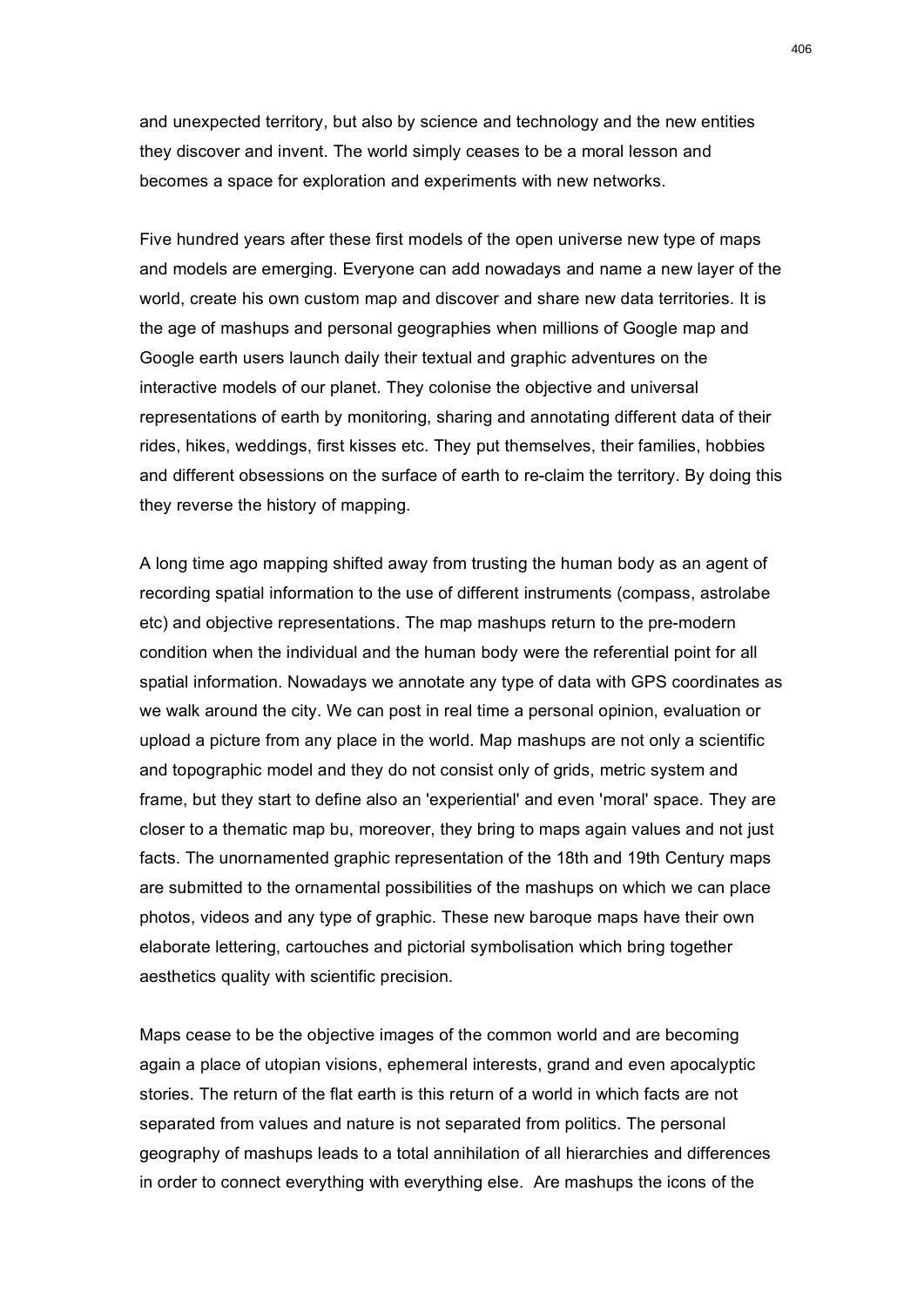new cosmology? Do they bring the return of the repressed values and beauty or do they lead to the further destruction of the cosmos? Are mashups and other web 2.0 phenomena like social tagging symptoms of the end of our fascination with technologies and the return of man to the centre of the universe? Are we experiencing some type of 'sampled' humanism on these new models, or do they only reinforce the posthuman erasure of all differences between humans and nonhumans, between what is embodied and what is digital? How do we evaluate the infinite linking of small and big, human and non-human, ephemeral and cosmic on these new maps? Will the interconnection of everything with everything else bring a total relativisation, far more extreme than the renaissance destruction of cosmos, or we can expect some new form of a closed and hierarchical world with one goal – survival?

Mashups are the continuation of the dramatic changes in the way we represent and perceive our world (the planet and the universe) ever since the 16th Century, but also a revival of pre-renaissance experiences and values. It is important to place them in this broader context and discussion of transformation of models and maps of our world because this process exists in parallel with other major transformations in our culture and society. Maps and models of the universe always play a crucial role in how we perceive our place in the universe as humans, especially now when we are challenged by many new and emerging technologies. Mashups are this most recent response to a very complex world of the web 2.0 technologies with its diversity of content, quantities of data as well as numbers of users, digital identities etc. There is a need for tools which will help us grasp the complexity of data we produce and consume and make them more synoptical but also useful.

Mashups however are not only visualisation tools used for the data chaos, they are also active tools with which we can place the humans back into the picture, collectively envision our world and universe and take part in what can be described as microglobalisation. Mashups are the not only the new means to create more hybrid networks in which humans and non-humans dissolve but they are also phenomenological tools with which to place back human experience into the technological world. All the new geoware, geotagging and the different ways of how to monitor and annotate space are the new compass and astrolabes with which we explore the hybrid worlds between the digital and the physical, the human and the non-human, the known and the unknown or the emergent. They are also personal tools with which we make sense of the technological universe.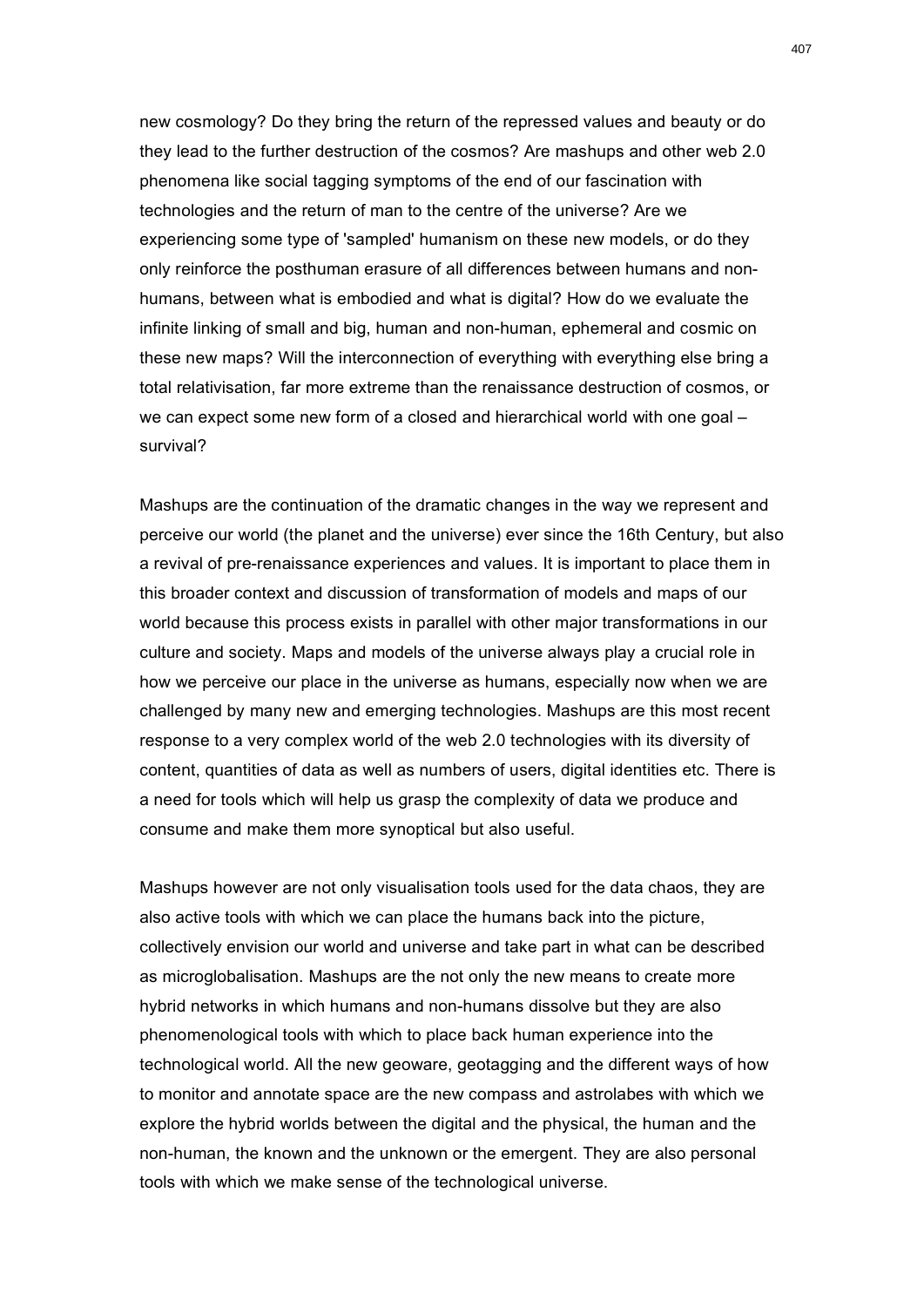Contrary to the networks, they connect not only the humans with the non-humans but also transform the whole relation between what is small and big, private and public, local and global and in the most general sense - the human and the cosmic. These hybrid connections and similar misalliances are norms rather than a chance encounters in the case of mashups. How do we evaluate and speak of this extreme linking of everything with everything else? How do these new maps that mash different content change our view of the common world and our place in it? How did the world flatten so much in opening this new space for networks, mashups and hybrid connections?

The flat world of the 21st Century with its globalization 3.0, web 2.0 and other attributes is a world of networks and mashups where humans and non-humans, things, machines, institutions but also people, data and objects are all in constant flux, creating new types of constellations and connections. Everything is levelled to such a degree that we could agree with the visionaries of the *Internet of Things* and RFID technologies where soon all things will chat with each other but also no one will be able to spot the difference between humans This flatness of our world has a paradoxical and interesting effect which we can describe as anthropomorphisation of technologies which runs in parallel with an intense dehumanisation of people: software is increasingly 'social' and biological, for example a SUN product will bring a new 'participation age', CISCO describes their technologies as a 'human network', Microsoft has it's 'People\_Ready' business slogan - to name but a few of the many examples attempting to humanise technologies.

The goal of these technologies and phrases is not to create machines that think or feel like humans, nor to transform humans into machines, but to preach this strange symbiosis where both can live together in peace, harmony and equilibrium by supporting each other. This strangely sampled humanism is reinforced by radical posthumanism of thinkers when they speak of humans: like the 'wireless bipeds' of William J. Mitchell which he uses to define humans, or his concept of the self as a programming entity 'Me++'; Dona Harraways` concept of cyborgs; GenRich humans by Lee Silver; Metaman of Gregory Stock, ex-humans by Hans Moravec; transhumans and other beings which populate much of our writings on the postmodern man. This common flattening of the difference between what is human and nonhuman is also closely connected to the classical concept of network in Bruno Latour`s writing and in the concepts of Actor Network Theory which emphasis this as the basic character of our modern world.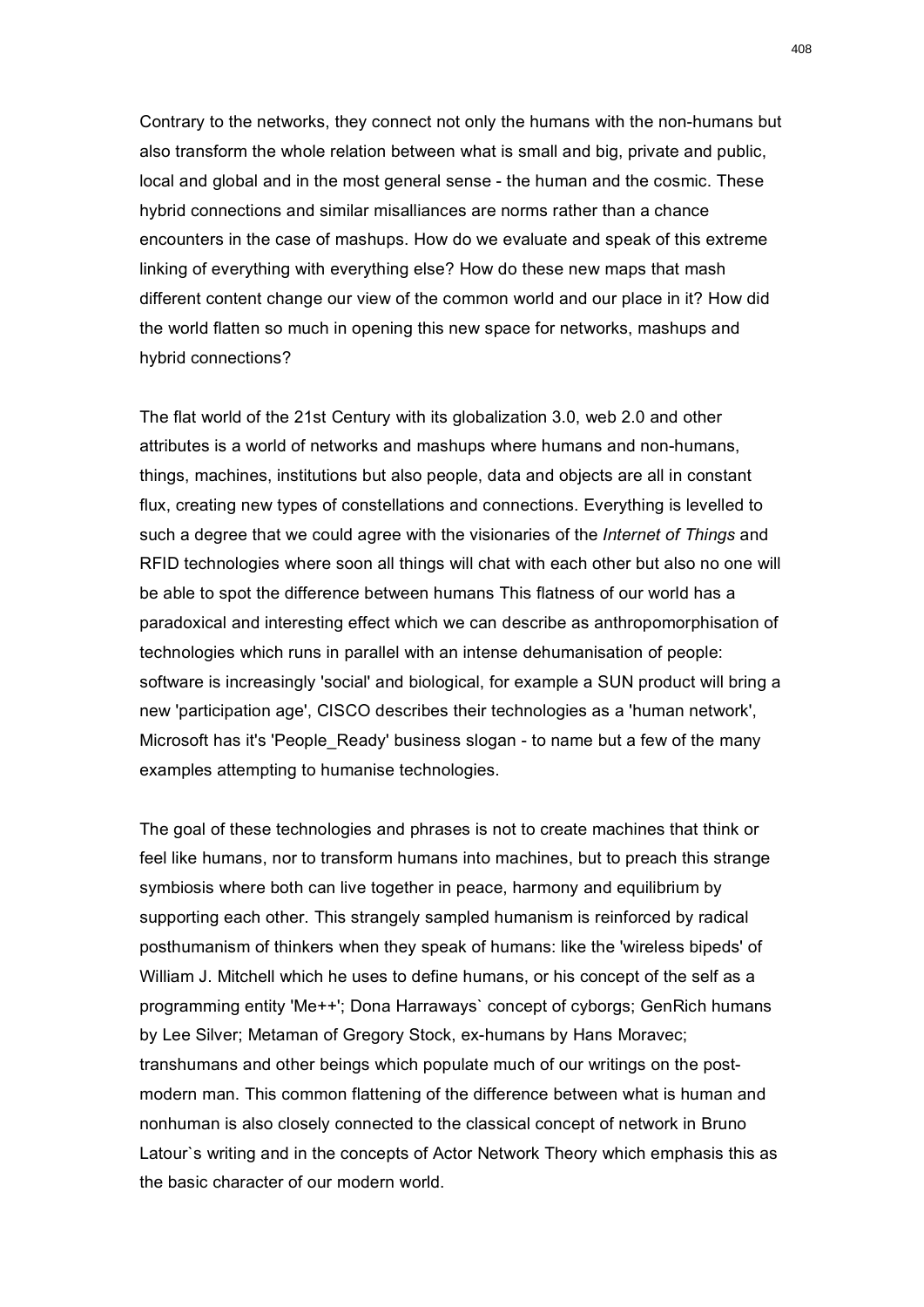How is the idea of a human and non human network, of anthropomorphised technologies and dehumanized people connected to the current mashup phenomena? While the idea of a network only describes the process of anthropomorphisation of technologies and the dehumanisation of people, mashups are a more normative concept; they actively support and create new forms of networks. The mashups are a means of experimenting with different connections, they are means of what Bruno Latour calls 'cosmopolitics' - the normative involvement in the creation of new hybrid collectives. Mashups also give us a unique opportunity to study, in real time, different hybrid and experimental collectives.

Mashups are simply an outcome of the intensive interactions and connections between humans and non-humans happening during the recent few centuries. Different networks, hybrids and translations between human and the non-human characterize our entire modern and postmodern world: it is impossible to draw a clear line between culture and nature, technology and politics today. While this idea of networks was more a metaphor in the 80s and 90s, with the advent of Internet and development of web 2.0, with mashups it became literally true. The mashups represent this new cosmography of the web 2.0 universe where millions publish, share, organise, annotate and mash content. We are basically not only witnessing the personal colonisation of media and public space, but also the whole globe. This renaissance colonisation is where modern and postmodern globalisation are changing in these new maps - into something which could be described as 'microglobalisation' - done by everyone individually - creating new models of the physical world as well as the virtual world through inhabiting Second Life.

## **References**

Friedman, Thomas L. *The World Is Flat : A Brief History of the Twenty-First Century.* (Rev. pbk. ed.) New York, NY: Picador, 2007.

Haraway, Donna Jeanne. *Simians, Cyborgs, and Women: The Reinvention of Nature.* New York: Routledge, 1991.

Koyré, Alexandre. *From the Closed World to the Infinite Universe.* Publications of the Institute of the History of Medicine, The Johns Hopkins University. 3d Ser.: The Hideyo Noguchi Lectures,. Baltimore,: Johns Hopkins Press, 1957.